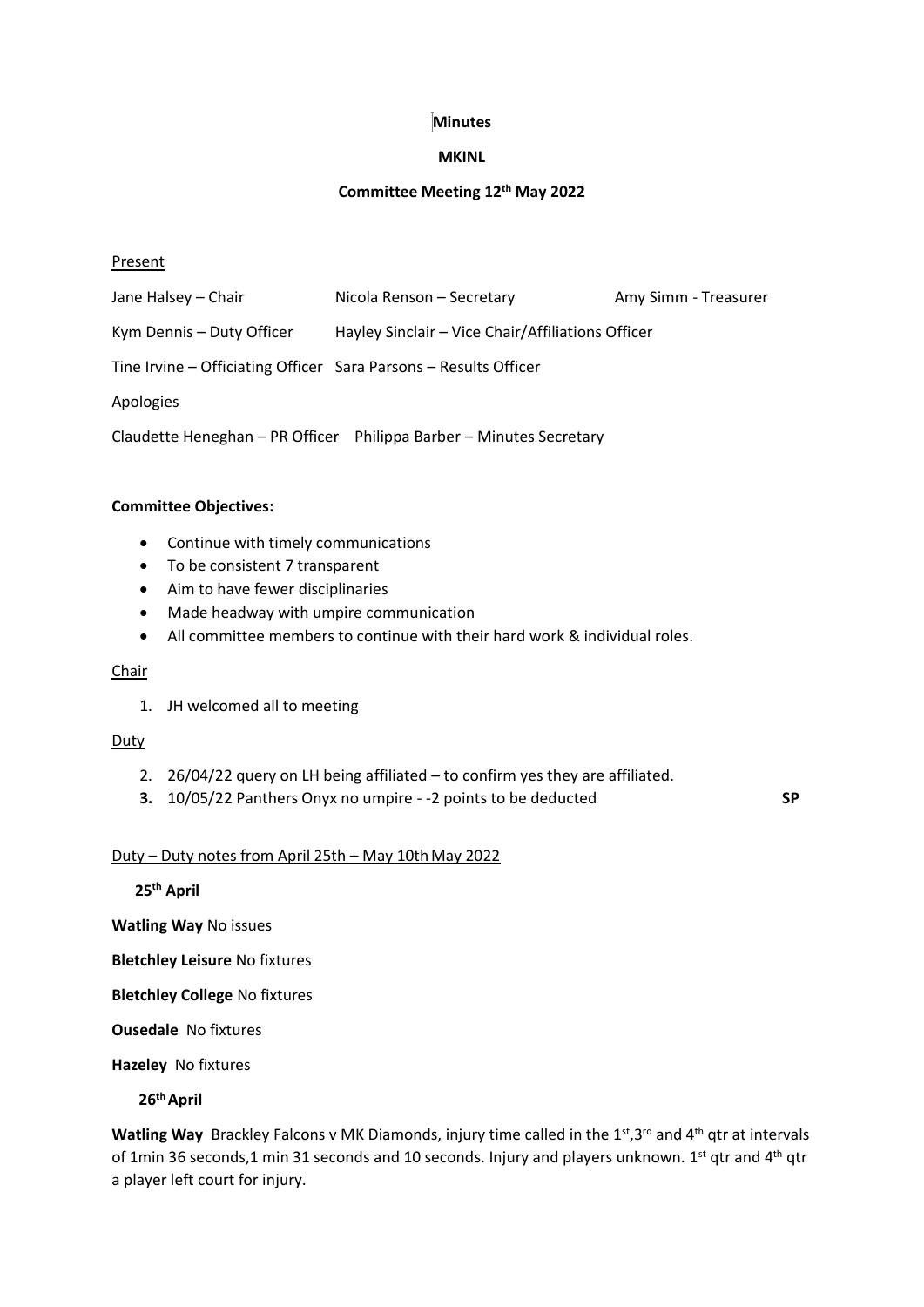**Bletchley Leisure** No issues.

**Bletchley College –** LH – not sure why on the duty sheet under affiliations and transfers???

**Ouesdale** No fixtures

**Hazeley** No issues

**Oakgrove** No fixtures

**2 nd May Bank Holiday –** no fixture

**3 rd May**

**Watling Way** No issues.

**Bletchley Leisure** GP is doing the 8pm game to support tonight match in order to matches to proceed. The committee have agreed to make the exception due to situation & end of season and voted in favour of 3 games as one off. Teams affected for 3rd match aware.

**Bletchley College -** No fixtures

**Hazeley -** Panthers Storm one playing up from Onyx JD-A**.** N S playing up to Longville Ladies

**Oakgrove** No fixtures

**9 th May**

**Watling Way -** Time systems started with 6 players and Chelbridge Rockets with 5 players. No additional players available

MK Dons – All teams, umpires and scorers agreed to 5-10 minutes of filming match for Gcse

**Bletchley Leisure** No fixtures

**Bletchley College** No fixtures

**Hazeley** No fixtures

 **10th May**

**Watling Way -** No issues

**Bletchley Leisure** Panthers Onyx did not provide an umpire for 8pm game. Olney provided an umpire.

**Bletchley College -** No fixtures

**Hazeley** No issues

**Oakgrove** No fixtures

### Affiliations

- Teams are reminded that new affiliations must be emailed to HS prior to taking court. Teams who fail to follow the rules could receive point deductions.
- Late Receipt of sign in sheets if more than 3 times points will be deducted.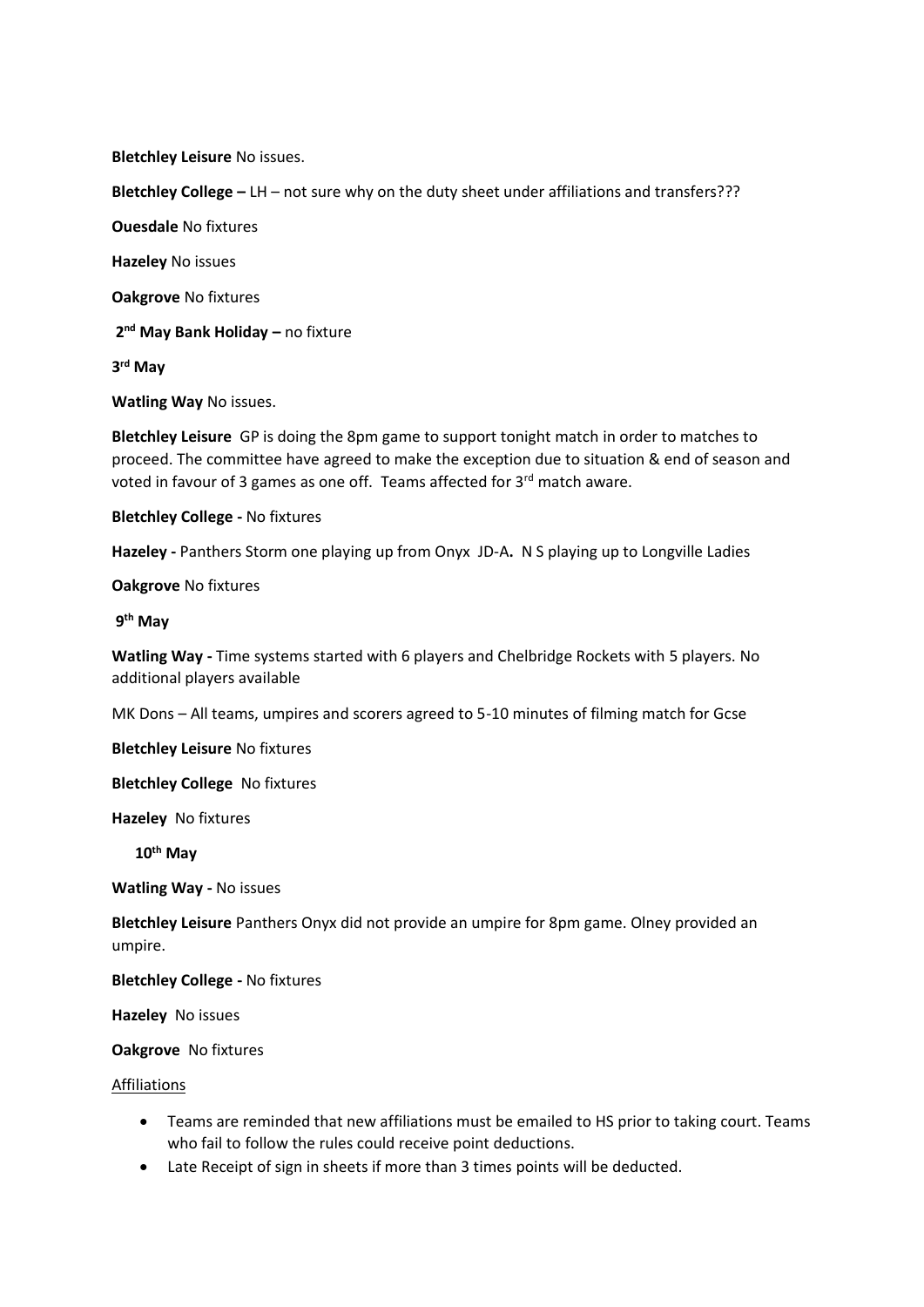Played up:

| <b>INITIALS</b> | <b>DATE</b> | <b>PLAYED FROM</b>        | <b>PLAYED UP TO</b>      | <b>INFO</b>     |
|-----------------|-------------|---------------------------|--------------------------|-----------------|
| <b>SD</b>       | 26/04/2022  | <b>NU AZTEKS</b>          | <b>NU TROJANS</b>        |                 |
| SL              | 26/04/2022  | <b>PANTHERS ONYX</b>      | <b>PANTHERS STORM</b>    | PU <sub>2</sub> |
| HS.             | 03/05/2022  | <b>CHELBRIDGE ROCKETS</b> | <b>CHELBRIDGE FLYERS</b> | PU <sub>2</sub> |
| <b>NS</b>       | 03/05/2022  | <b>NETBUSTERS</b>         | LONGVILLE LADIES         | PU <sub>2</sub> |
| CB              | 03/05/2022  | <b>NU AZTEKS</b>          | <b>NU TROJANS</b>        | PU <sub>2</sub> |
| <b>JDA</b>      | 03/05/2022  | <b>PANTHERS ONYX</b>      | <b>PANTHERS STORM</b>    |                 |

Late receive for player sign in sheets:

| <b>TEAM</b>            | <b>NUMBER OF TIMES</b><br><b>LATE</b> | <b>DUE</b>     | <b>RECEIVED</b> |
|------------------------|---------------------------------------|----------------|-----------------|
| NETTERS ICE            |                                       | 1   03/05/2022 | **              |
| <b>BRACKLEY EAGLES</b> |                                       | 1   03/05/2022 | **              |

# PR

Nothing to report – all up to date

## Treasury / venues

- 4. Bursary form completed and subsequent evidence sent over ongoing action **AS**
- 5. Winter League payments still outstanding from some teams. Teams will be contacted by email to chase payments. **AS**
- 6. Agreed increase for Winter League entry for AGM to £65 per team and £15 extra for additional teams for multi clubs. To be circulated on the AGM league entry forms. **AS/NR**
- 7. Match fees to increase to £25 per match. **AS**

# Results / Fixtures

- 8. Play offs not wanted on 31/05 due to Spring Bank Holiday, committee discussed & confirmed playoffs will take place on 24/05/22 at Hazeley.
- 9. Committee will do duty for playoffs & provide umpires **KD/HS/NR/TI**
- 10. Committee to distribute playoff info to teams committee are aware that some games being played 23/05/22 will decide play offs on 24/05/22 **NR/SP**

## **Officiating**

11. Due to extenuating circumstances on 03/05/22 rule 5.2.1 was broken to allow an umpire to umpire 3 times in the same night. This decision was down to a vote by committee members on the night of the incident & majority vote cast in favour of bending rule to not disrupt the matches taking place that night. The team involved will be deducted -2 points in line with non-attendance of umpire rule 5.2.5. **SP**

## **Correspondence**

12. 17/05/22 – email to be sent re AGM **NR** 13. 24/05/22 – deadline for proposals & nominations for AGM to be received **TO NOTE**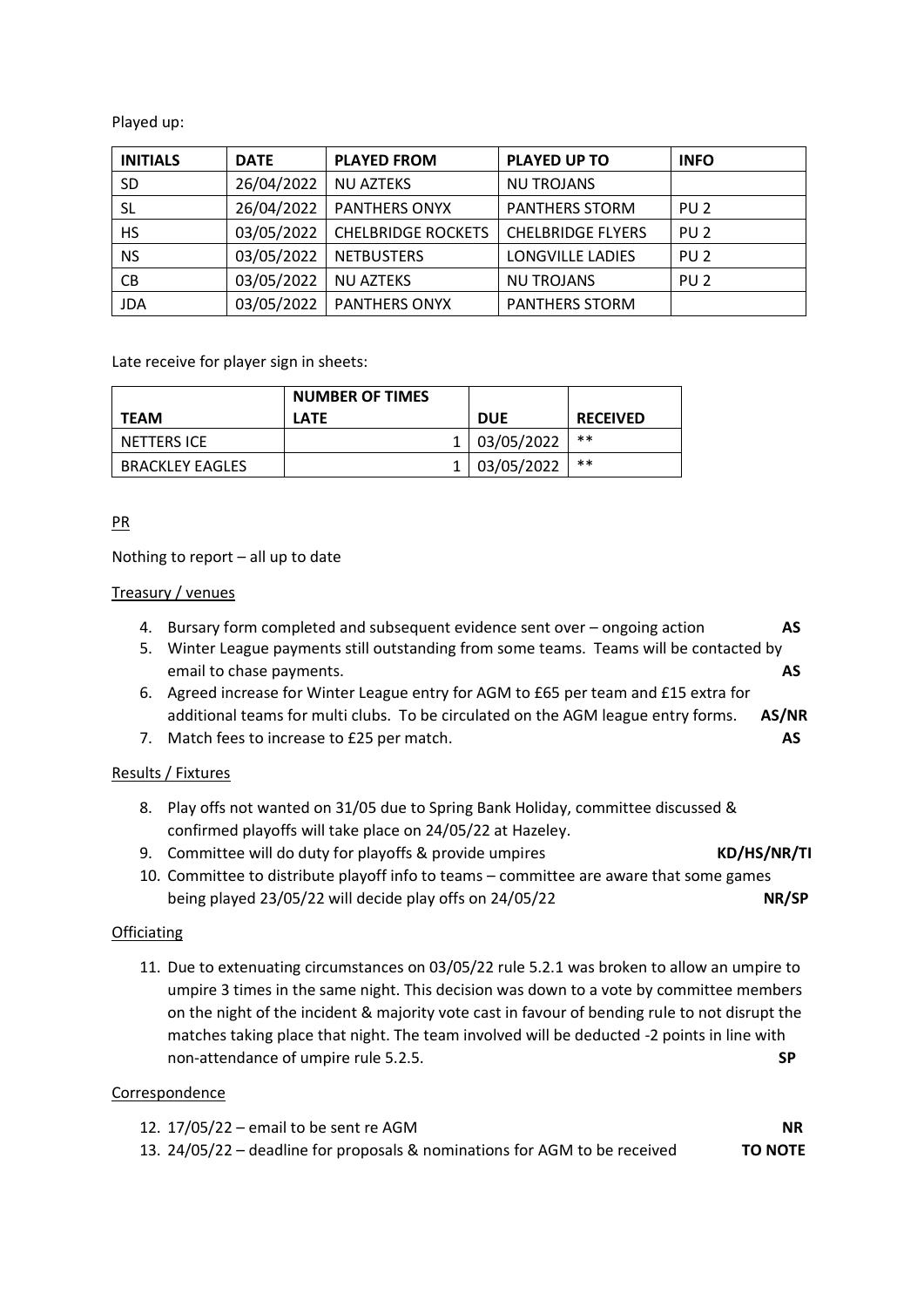- **14.** 31/05/22 information email to be sent to teams with proposals for teams to discuss re AGM **NR**
- 15. MK DONS query re 6 points for non-attendance of duty team. This will be corrected to -3 as per rule 5.3 **SP**
- 16. MK Dynamos query re payment for court fees when fixture went ahead even though they didn't supply umpire. Yes in line with Rule 5.2.5 offending team cover the court fees.

### Summer League

17. Format to be 100% confirmed once we have final numbers we can confirm & distribute details. **NR/HS**

Date of next meeting  $-$  Thursday 9<sup>th</sup> June

| Points of Action to be noted |                                                                                                                                                                                                                                                                |  |
|------------------------------|----------------------------------------------------------------------------------------------------------------------------------------------------------------------------------------------------------------------------------------------------------------|--|
|                              | 11/10/2021   Review the new players that are looking for teams to play with during<br>season and the teams that are requesting details of new players and<br>monitor. Not all players are finding teams and vice versa. Monitor for start<br>of 2022/23 season |  |
| 13/01/2022                   | Court fees for Winter Season 2022/2023 to be reviewed prior to AGM                                                                                                                                                                                             |  |
| 10/03/2022                   | Date for Rules Forum to be arranged                                                                                                                                                                                                                            |  |
|                              |                                                                                                                                                                                                                                                                |  |